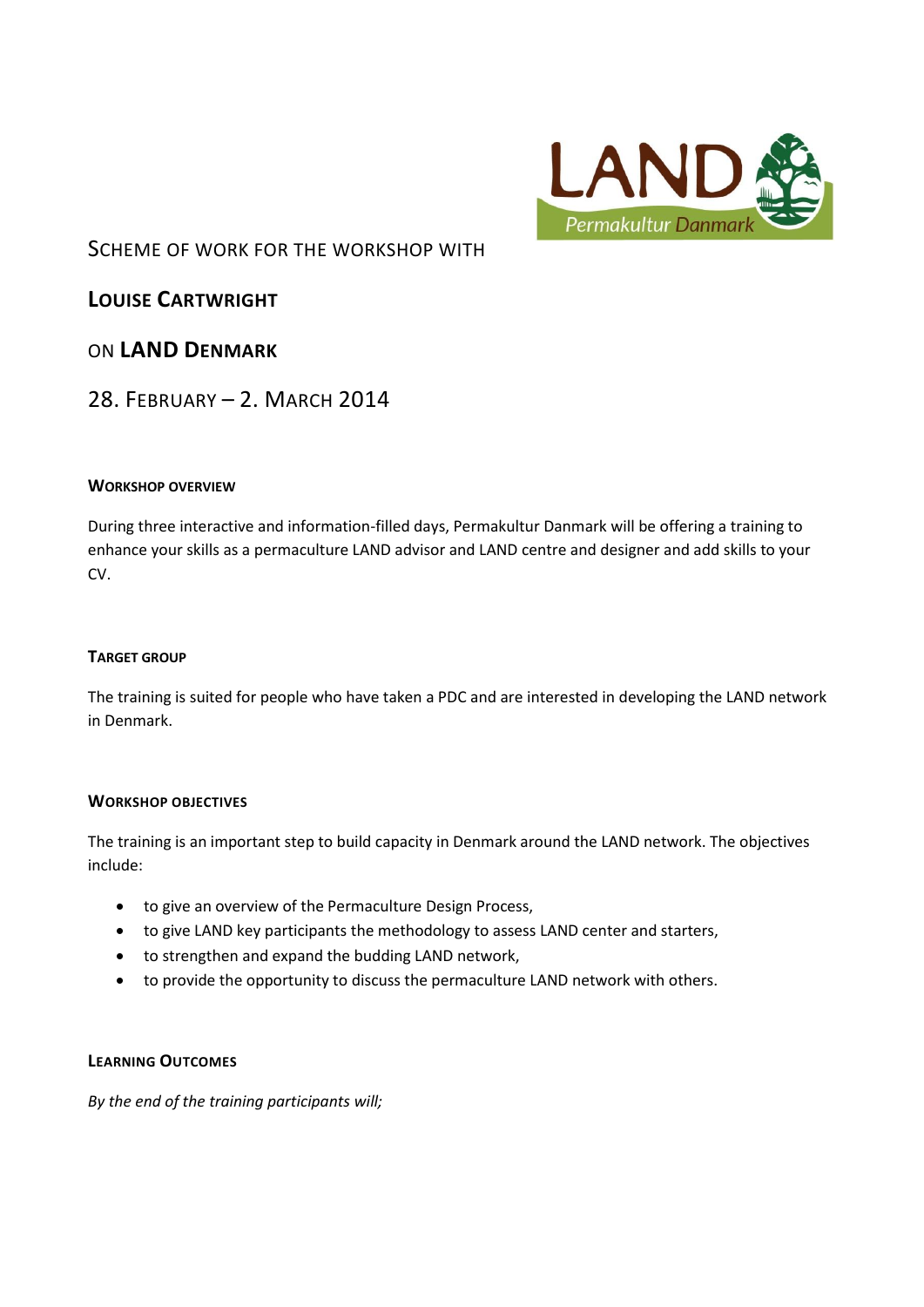- 1. Understand how the Permaculture Association is evolving in Denmark and contribute to discussion about its future development,
- 2. Understand the procedures associated with the UK LAND project,
- 3. Understand the preformat for LAND applicant site assessments,
- 4. Have practical experience of LAND applicant site assessment with the ability to replicate the outlined procedures,
- 5. Contribute to the wider scheme of work for the Danish LAND project.

#### **METHODS OF DELIVERY**

The design for the training will be very participatory. Any questions that participants will want to raise are welcome at the appropriate sessions. Louise Cartwright will facilitate the sessions so all participants' comments and suggestions are taken into account.

#### **ASSESSMENT STRATEGY**

The training will use two LAND applicants for assessment of their LAND centre status. The two LAND applicants will write their applications for the workshop participants to aid assessment. The assessments are done on site with the LAND applicants and workshop participants.

#### **VENUE**

Den Grønne Dal, Godthåbsvej 182, 2720 Vanløse

Next to Grøndal S-togsstation

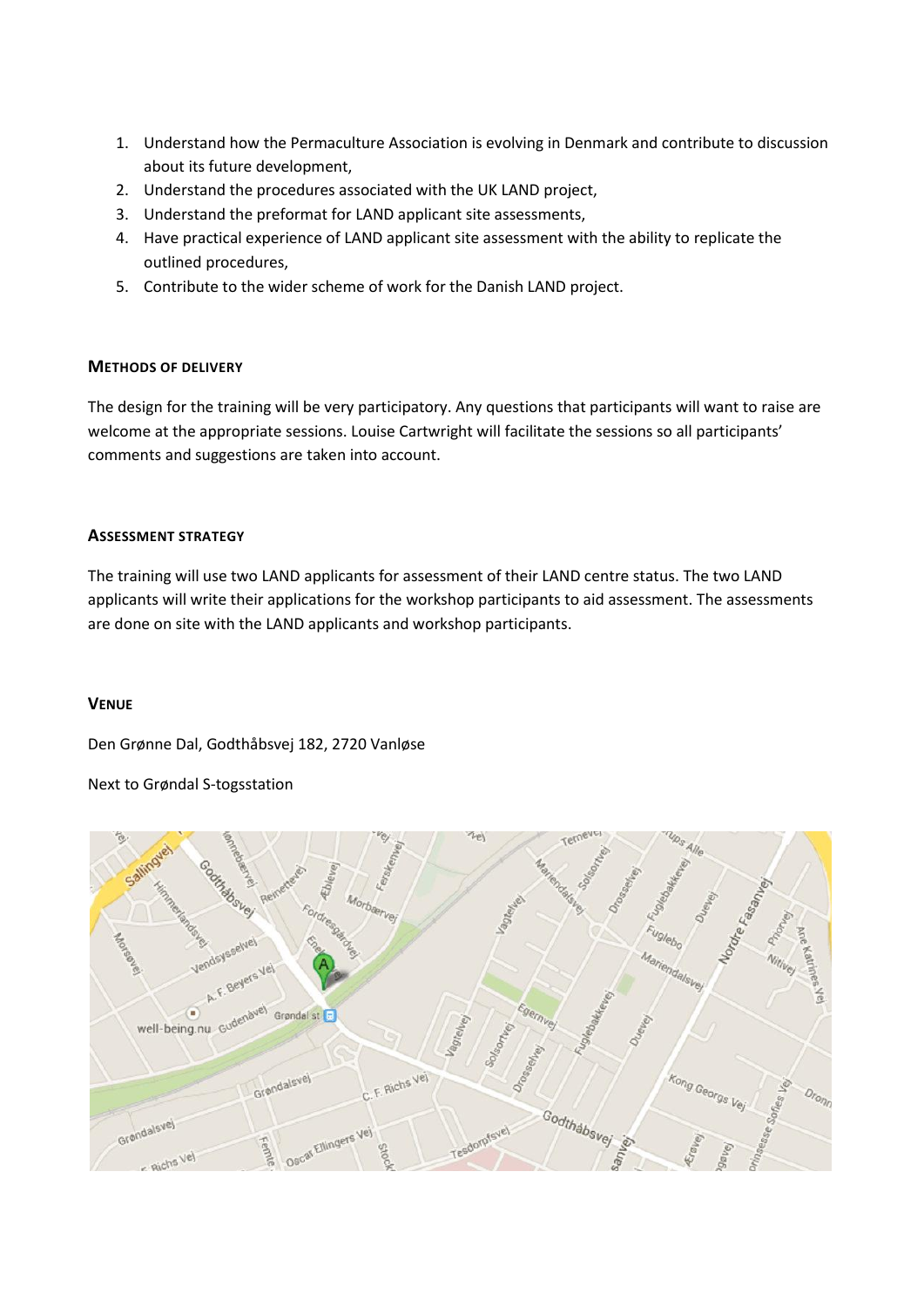# **THE PROGRAMME (CAN CHANGE)**

## **DAY ONE: FRIDAY 28. FEBRUARY**

| <b>Time</b> | <b>Activity</b>                                                                                                                                               |
|-------------|---------------------------------------------------------------------------------------------------------------------------------------------------------------|
| 09:00       | Arrivals and Registration                                                                                                                                     |
| 09.30       | Introduction and Outline of the Training                                                                                                                      |
| 09.45       | What is a real permaculture project?                                                                                                                          |
| 10.45       | An overview of the Permaculture Design Process                                                                                                                |
| 11.45       | <b>Break</b>                                                                                                                                                  |
| 12.00       | History of the Learning and Network Demonstration (LAND) project in the UK<br>Past, Present and Future<br>Overview of the Permaculture Association in Denmark |
| 13.00       | Lunch                                                                                                                                                         |
| 14.00       | Group Skills Audit<br>Discussing skills within the group and how these can be used to<br>strengthen the Danish Permaculture network.                          |
| 15.00       | Overview of UK LAND assessment procedures                                                                                                                     |
|             | Including application and accreditation                                                                                                                       |
| 16.00       | Overview of next day's activities                                                                                                                             |
| 16.15       | Open Session                                                                                                                                                  |
| 16.45       | Close                                                                                                                                                         |

## **DAY TWO: SATURDAY 1. MARCH**

| Time  | <b>Activity</b>                                                               |
|-------|-------------------------------------------------------------------------------|
| 09:00 | Introduction and Outline of the day                                           |
| 09:15 | How will the LAND project function in Denmark?                                |
|       | Exploring roles and responsibilities of stakeholders, and<br>$\bullet$        |
|       | Discuss how the LAND project in Denmark will differ from UK LAND<br>$\bullet$ |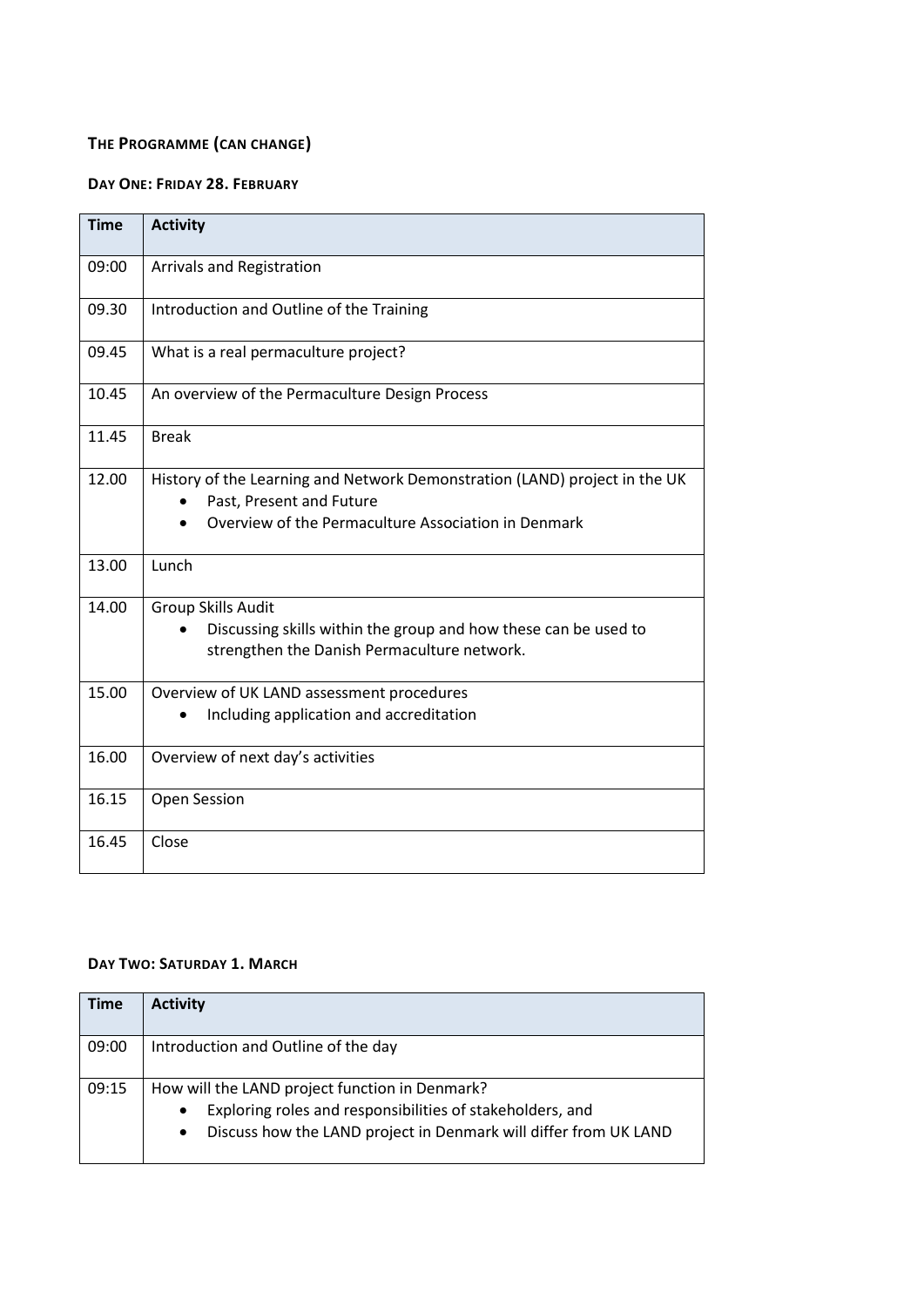| 10:45 | <b>Break</b>                                                                                                                              |
|-------|-------------------------------------------------------------------------------------------------------------------------------------------|
| 11.00 | Learning how to assess LAND Centre and LAND Learner applicants,<br>Do's and don'ts for site visits,<br>Looking after Zone 00<br>$\bullet$ |
| 12.00 | Travel to LAND applicant site                                                                                                             |
| 13.00 | Lunch at LAND applicant site                                                                                                              |
| 14.00 | Overview of UK Site Visit Proforma                                                                                                        |
| 14.30 | Site Assessment of LAND applicant - with Louise                                                                                           |
| 15.30 | <b>Break</b>                                                                                                                              |
| 15.45 | Site Assessment of LAND applicant 'Continued' – with Louise                                                                               |
| 16.45 | Open Space                                                                                                                                |
| 17.00 | Close                                                                                                                                     |

#### **DAY THREE: SUNDAY 2. MARCH**

| <b>Time</b> | <b>Activity</b>                                   |
|-------------|---------------------------------------------------|
| 09.00       | Assemble at LAND applicant site                   |
| 09.30       | Overview of Site Visit Proforma                   |
| 09.45       | Site Assessment with host project - with students |
| 11.15       | <b>Break</b>                                      |
| 11.30       | Comments and feedback from group                  |
| 12.30       | Summing Up and Next Steps                         |
| 13.00       | Lunch                                             |
| 14.00       | Close                                             |